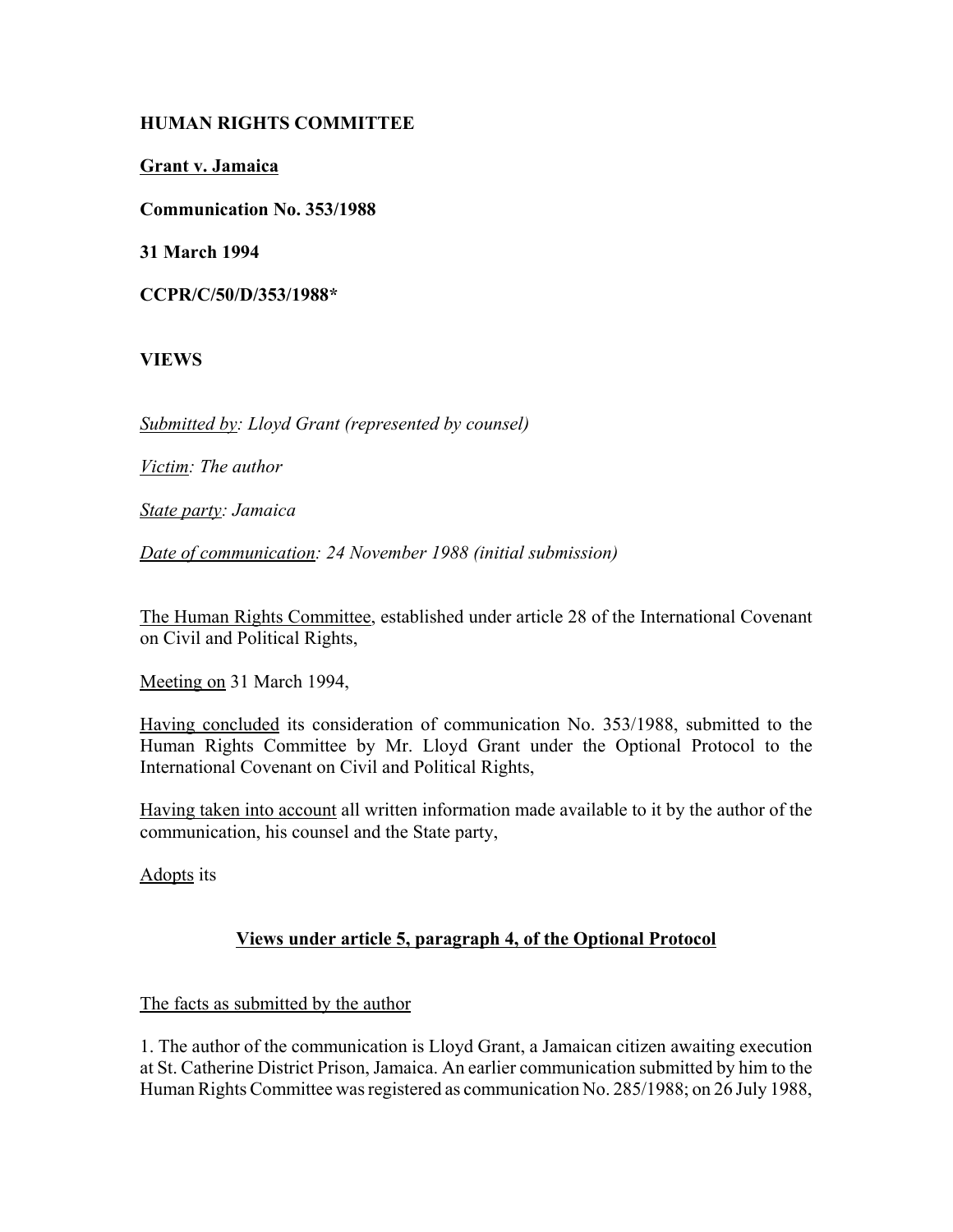the Committee declared it inadmissible on the grounds of nonexhaustion of domestic remedies, since the author had not yet petitioned the Judicial Committee of the Privy Council for special leave to appeal. The decision provided for the possibility of review, pursuant to rule 92, paragraph 2, of the Committee's rules of procedure, after exhaustion of domestic remedies. On 21 November 1988, the Judicial Committee dismissed the author's petition for special leave to appeal. The author thereupon resubmitted his case. He claims to be a victim of violations by Jamaica of articles 6, 7, 10 and 14 of the International Covenant on Civil and Political Rights. He is represented by counsel.

2.1 The author and his brother, Vincent Grant, were tried in the Hanover Circuit Court between 4 and 7 November 1986 for the murder, on 2 October 1985, of one T.M. Both were convicted and sentenced to death. On 5 October 1987, the Court of Appeal of Jamaica dismissed the author's appeal, but acquitted his brother. The author's petition for special leave to appeal to the Judicial Committee of the Privy Council was dismissed on 21 November 1988. With this, it is submitted, all available domestic remedies have been exhausted.

2.2 The author was interrogated by the police on 7 October 1985 in connection with the murder of T.M., who had been killed during a robbery at his home in the parish of Hanover, over 150 miles away from the author's home. The author explained that, while he knew the deceased from the time when he lived in Hanover, he had not visited that town since June 1985 and knew nothing about the crime. He was none the less arrested and placed in custody. On 25 October 1985, the author was placed on an identification parade, where he was identified by the deceased's wife, E.M., whom he also knew. He and Vincent Grant, who was then living in Hanover, were subsequently charged with the murder of T.M.

2.3 The prosecution's case was that the author acted in common design with his brother and a third, unidentified, man. It relied upon identification evidence of E.M. and of one D.S., and upon statements allegedly made by both defendants under caution.

2.4 E.M. testified that, in the afternoon of 1 October 1985, Vincent Grant, whom she had known all her life, entered the shop. Although she spoke to him he remained silent, staring at her house which was opposite the shop. He then left. Subsequently D.S. entered the shop and told her that he had seen Vincent Grant holding a sharp machete and leaning against the gate to her house, watching her banana field, and that two masked men, both carrying machetes, had been in the field. D.S. further told her that, despite the mask, he had recognized Lloyd Grant, who, when asked what they were doing on the M.'s premises, ran away. E.M. further testified that, after having locked the doors and windows of their house, she and her husband retired to bed; a kerosene lamp was left burning in the living room. At approximately 1 a.m., she was woken up by a noise and she went to the living room where she saw two men who immediately assaulted her. At their request, she gave them all the money kept in the house. She was then forced to lie face down on the floor, and one of the men, whom she identified as Lloyd Grant, bent over her, asking her whether she knew him. When she replied in the negative, he stood up and attacked her husband, who had entered the room. A scuffle ensued and her husband fell to the floor. Lloyd Grant, she stated, then proceeded to humiliate and assault her, during which time she had ample opportunity to see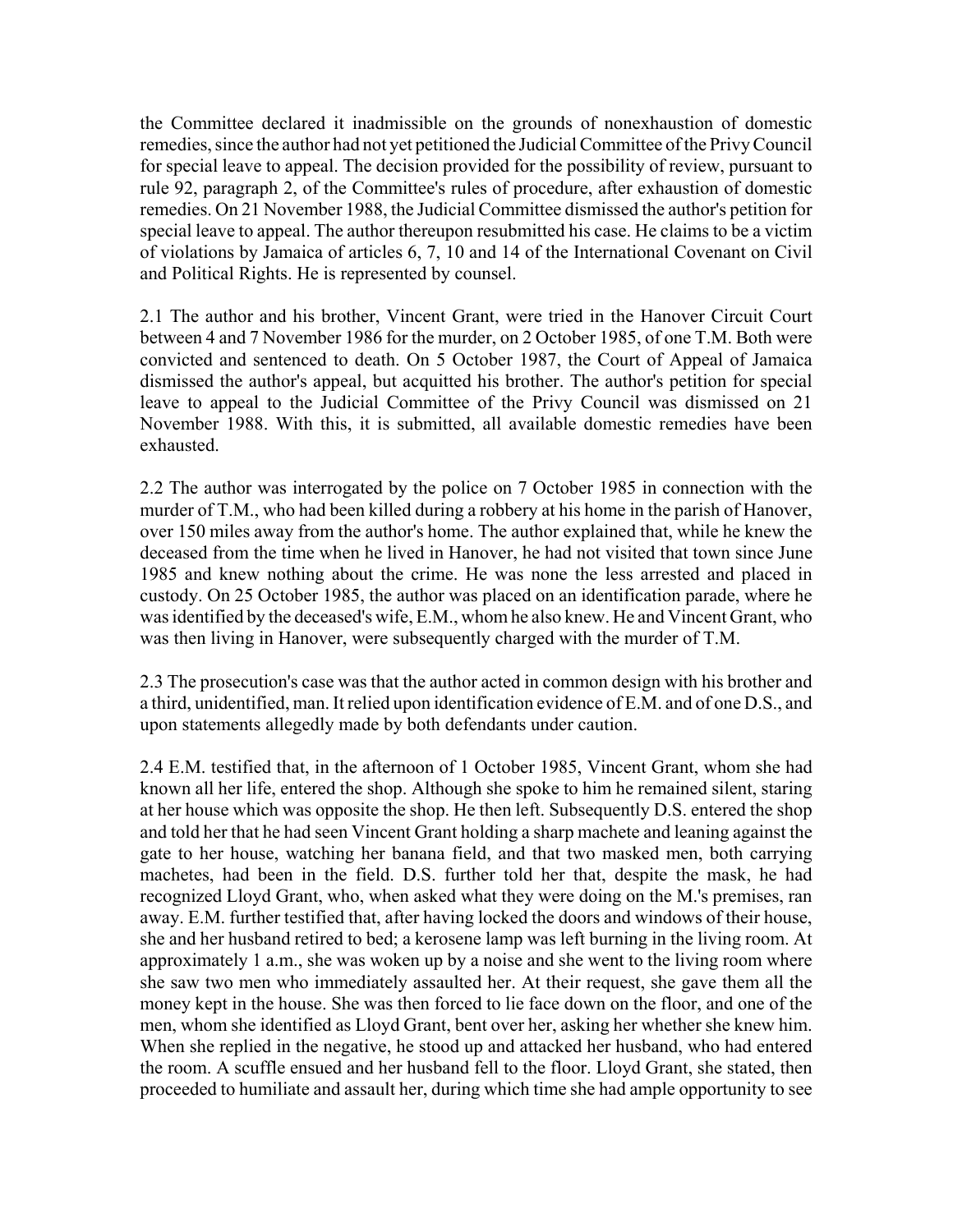his face. E.M. finally testified that, before both men left the premises, they exchanged words with a third man, who was apparently waiting for them outside in the yard.

2.5 The post-mortem examination revealed that T.M.'s death was due to haemorrhage and excessive bleeding as a result of his throat being cut, and that his neck had been broken.

2.6 In court D.S. further testified that, on 2 October 1985, between 2 a.m. and 3 a.m., he was returning home when he saw Vincent and Lloyd Grant and an unidentified third man run away from the locus in quo.

2.7 Statements allegedly made by both defendants to the police on 7 and 11 October 1985 were admitted in evidence by the judge after a challenge on the voire dire. Vincent Grant allegedly told the police that he had been forced by his brother to accompany him and another man to T.M.'s house, but that, after both men had entered the premises, he had run away. In his statement, the author identified Vincent Grant as the mastermind behind the robbery and gave details of the burglary and of his entry into T.M.'s house in the company of his brother and a third person. The author further allegedly stated that while he was outside, holding E.M., the third person came out of the house and told him that he had "chopped up" T.M.

2.8 The author put forward an alibi defence. He made an unsworn statement from the dock, claiming that he had been at his home in Kingston with his girlfriend when the crime occurred. He further claimed that he had been forced by the police to sign, on 11 October 1985, a drawnup statement. Vincent Grant also made an unsworn statement from the dock, stating only that, on 2 October 1985, he was at home with his girlfriend, that he went to bed at 5 o'clock and that he knew nothing about the murder.

2.9 With respect to the identification of Vincent Grant (who had not been identified by E.M.), the testimony of D.S. revealed that his sight had been impaired by the darkness. Before the Court of Appeal, Vincent Grant's counsel argued, inter alia, that the trial judge had failed to give the jury adequate warning about the dangers of identification evidence and, in addition, failed to relate such direction as he gave on identification to the evidence presented by D.S. The Court of Appeal agreed with counsel that the trial judge overlooked the fact that the identification evidence offered in respect of the two defendants was materially different and that each case required appropriate and specific treatment. The Court of Appeal subsequently acquitted Vincent Grant.

2.10 Author's counsel before the Court of Appeal admitted that "there was overwhelming evidence against his client, especially in the light of E.M.'s testimony", and that, "although he was of the opinion that the trial judge's directions on identification in relation to the author could have been more helpful, he did not believe that any reasonable argument could be mounted in law as to what the trial judge actually said". He further admitted that "the trial judge gave proper directions on common design" and that "overall he could find no arguable ground to urge on behalf of his client". The Court of Appeal agreed with counsel, stating that, in the case of the author, it found no defects in the instructions to the jury by the judge, and that the evidence against him was "overwhelming".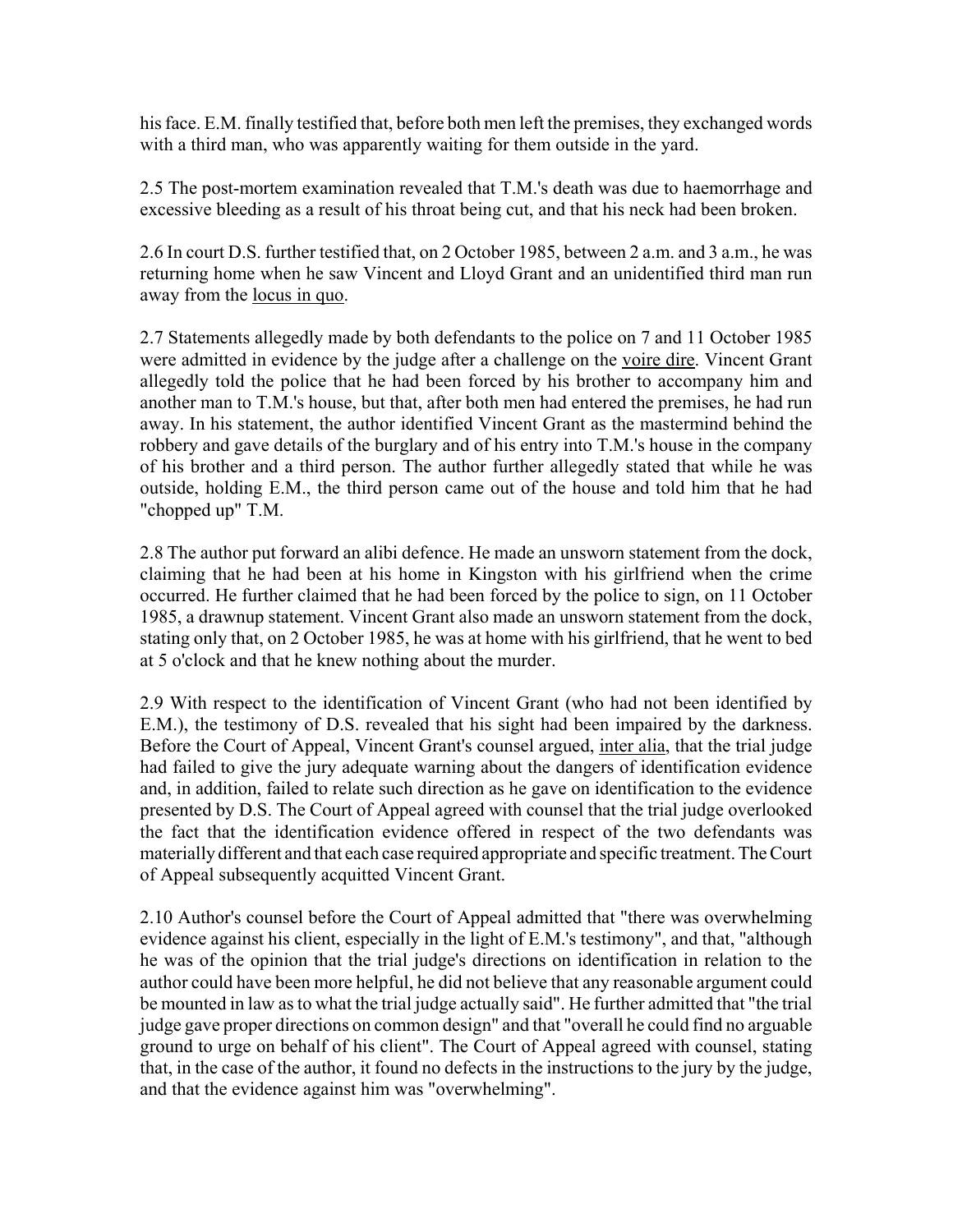2.11 Throughout his trial and appeal, the author was represented by legal aid lawyers. A London law firm represented him pro bono before the Judicial Committee of the Privy Council.

2.12 The offence for which the author has been convicted was classified, on 18 December 1992, as a capital offence under the Offences against the Person (Amendment) Act 1992. On 6 January 1993, the author applied to the Court of Appeal for review of the classification in his case. The review process under the Act is currently stayed pending the outcome of a constitutional motion in another case, which challenges the constitutionality of the classification procedure established by the Act.

## The complaint

3.1 With regard to articles 7 and 10 of the Covenant, the author claims that, on 8 October 1985, he was beaten by police, hit on the head with a gun and threatened with death and that another policeman fired his gun to frighten him. On 11 October 1985, he allegedly was again beaten by the police; he claims that he was whipped with an electric cable and administered electric shocks. The author further claims that, on death row, visiting facilities are inadequate and that conditions in the prison are unsanitary and extremely overcrowded.

3.2 In respect of the allegation of unfair trial under article 14 of the Covenant, it is submitted that:

(a) The author did not receive legal advice during the preliminary hearing. It was not until one month prior to the trial that he was assigned a legal aid attorney, who did not consult with him, despite an earlier adjournment for that purpose, until the day before the start of the trial and then only for 40 minutes;

(b) The circumstances of the case were not investigated before the trial began. The attorney did not attempt to secure the testimony of the author's girlfriend, P.D., or of her mother. Although instructed by the author to do so, the attorney failed to contact P.D., whose evidence would have provided an alibi for the author;

(c) The attorney did not argue the issue of reliability of the identification by E.M. If E.M. had been asked when she had last seen the author, it would have been revealed that she had not seen him for about 10 years, when he was fourteen or fifteen years old;

(d) The attorney did not go through the prosecution statements with the author;

(e) Counsel for the appeal effectively abandoned the appeal or failed to pursue it properly. This is said to have prejudiced the author's case before the Judicial Committee of the Privy Council, which acknowledged that there might have been points of law for the Court of Appeal to look into;

(f) Counsel for the appeal also declined to call P.D. It is contended that the author's legal representation was inadequate and in violation of article 14, paragraph 3 (d), in respect of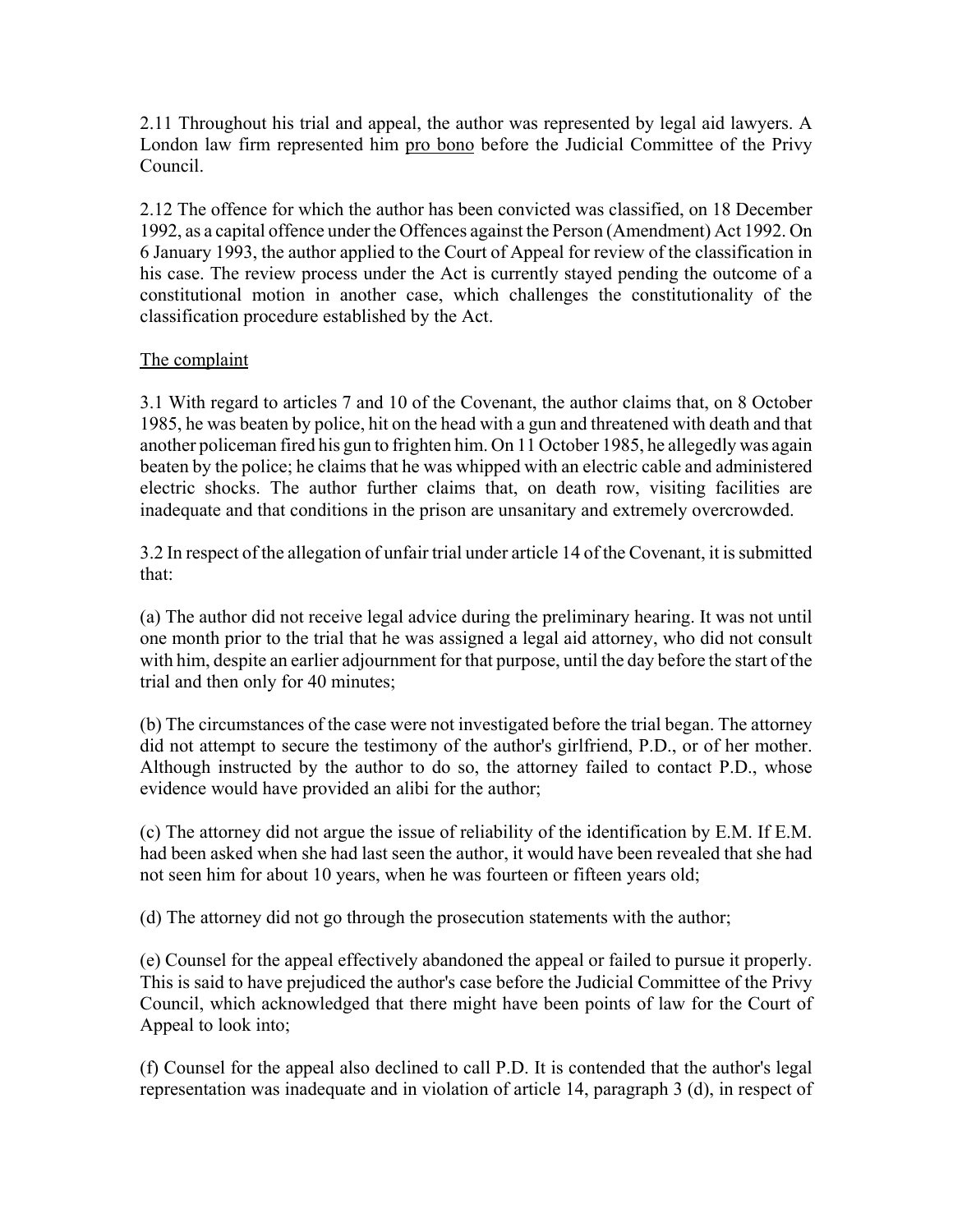the proceedings before both the Circuit Court and the Court of Appeal.

## The State party's information and observations

4. By submissions of 8 May 1990 and 18 April 1991, the State party argued that the communication was inadmissible on the grounds of failure to exhaust all available domestic remedies as required by article 5, paragraph 2 (b), of the Optional Protocol, since the author had failed to avail himself of constitutional remedies in the Supreme (Constitutional) Court of Jamaica. The State party further submitted that the communication did not disclose a violation of any of the rights set forth in the Covenant.

# The Committee's admissibility decision

5.1 During its forty-fourth session, the Committee considered the admissibility of the communication. With regard to the author's claims concerning the conditions of detention on death row, the Committee noted that he had not indicated what steps, if any, he had taken to submit his grievances to the competent prison authorities, and what investigations, if any, had been carried out. Accordingly, the Committee found that in this respect domestic remedies had not been exhausted.

5.2 With regard to the allegation of ill-treatment by the police, the Committee noted that this issue was raised before the trial court, and that the State party had not provided specific information in respect of this allegation in spite of the Committee's request that it do so. The Committee observed, taking into account that the author is a poor person depending on assignment of legal aid and that legal aid is not made available for the purpose of constitutional motions, that there were no further remedies available to the author in respect of this claim.

5.3 With regard to the allegations of unfair trial, the Committee noted that the author's claims related primarily to the inadequacy of the preparation of his defence and of his representation before the Jamaican courts. It considered that these claims might raise issues under article 14, paragraphs 3 (b), (d) and (e) of the Covenant, which should be examined on the merits.

5.4 On 20 March 1992, the Committee declared the communication admissible in so far as it appeared to raise issues under articles 7, 10 and 14, paragraphs 3 (b), (d) and (e) of the Covenant.

## The State party's request for review of admissibility and counsel's comments

6.1 The State party, in a submission dated 1 October 1992, maintains that the communication is inadmissible because of nonexhaustion of domestic remedies. It explains that the rights under the Covenant which allegedly were violated in the author's case are similar to the rights contained in sections 17 (1) and 20 (6) (c) and (d) of the Jamaican Constitution. Accordingly, having exhausted the criminal appellate process, it would be open to the author, under section 25 of the Constitution, to seek redress for the alleged violations of his constitutional rights before the Supreme (Constitutional) Court of Jamaica.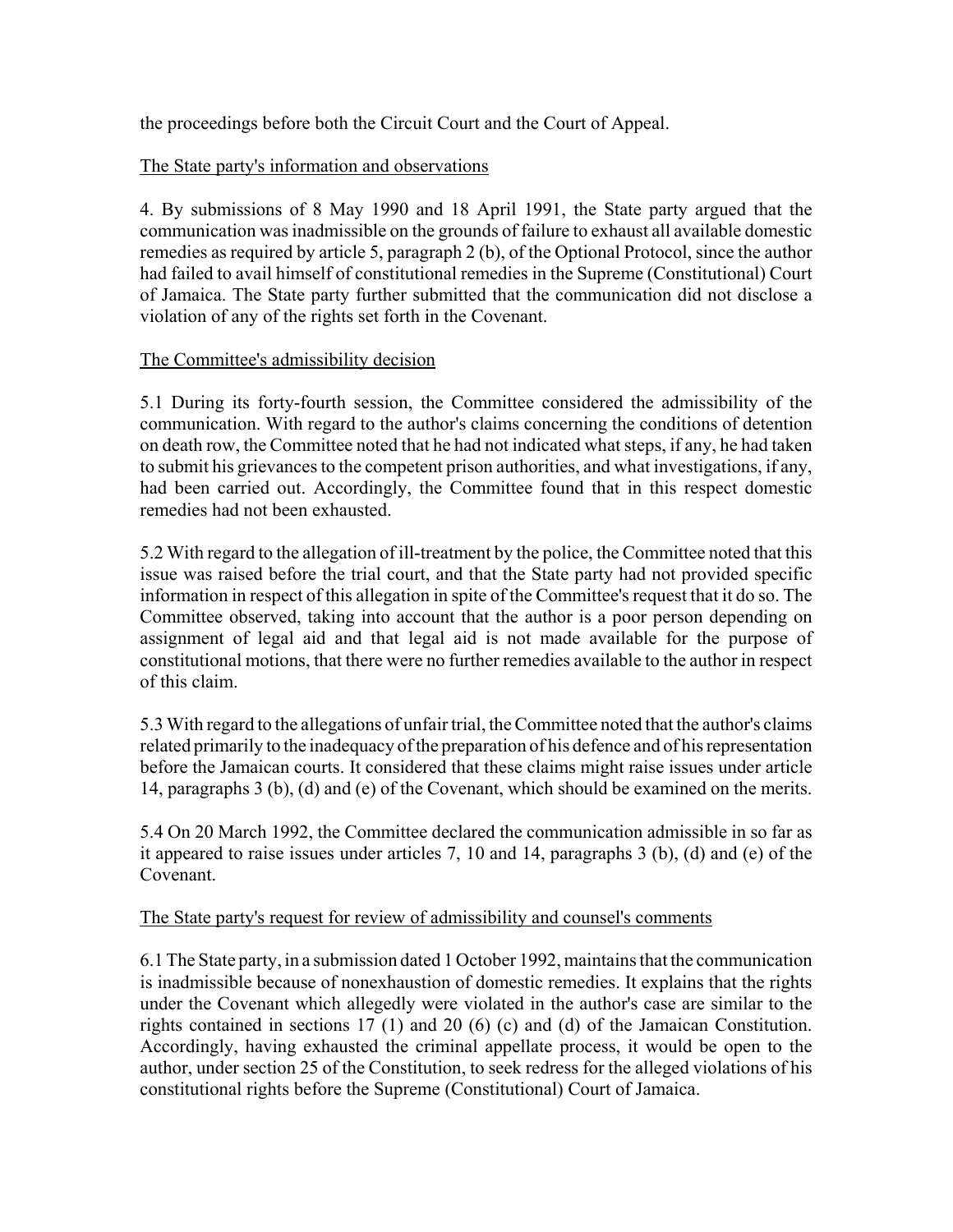6.2 With regard to a violation of article 7, the State party submits that the author did not substantiate his claim; no medical evidence was produced in support of the alleged illtreatment, nor is there any evidence that he made a complaint to the competent local authorities. It further submits that the appropriate remedy for the author for the alleged violations of his rights under articles 7 and 10 of the Covenant would be a civil action for damages for assault.

6.3 With regard to the alleged violations of article 14, paragraphs 3 (b), (d) and (e), the State party refers to an individual opinion appended to the Committee's views in communication No. 253/1987,<sup>1</sup> and submits that the State party's obligation to provide an accused with legal representation cannot extend beyond the duty to act in good faith in assigning counsel to the accused, and that errors of judgement made by court-appointed lawyers cannot be attributed to the State party any more than errors by privately retained lawyers can be. It concludes that the Committee would be applying a double standard if it were to hold court-appointed lawyers accountable to a higher degree of responsibility than their counterparts, and thus hold the State party responsible for their errors of judgement.

7.1 With regard to the State party's request for review of the admissibility decision, London counsel points out that the State party has failed to show that a constitutional motion would be an effective and available remedy for the author. In this context, it is submitted that a constitutional motion is not a remedy available to the author, as he does not have the means to pursue such a course of action and legal aid is not made available for this purpose. Furthermore, the author has been unable to secure legal representation in Jamaica to argue such a motion on a pro bono basis. It is submitted that, for these reasons, a constitutional motion is not an available remedy which the author is required to exhaust for purposes of article 5, paragraph 2 (b) of the Optional Protocol. In addition, the application of such remedy, and the subsequent appellate process, would entail an unreasonable prolongation of the pursuit of remedies.

7.2 As to the alleged ill-treatment in violation of articles 7 and 10 of the Covenant, counsel submits that, on 8 October 1985, the author was taken from his cell (at the Central Police Station in Kingston) to an office, where four policemen proceeded to question him without caution or charge. In the course of the interrogation, the four policemen allegedly beat the author to force him to confess to the crime. The following evening, three policemen took him to the Montego Bay Police Station. On the way to Montego Bay, the policemen turned off the highway and took the author to a "lonely road", where they again questioned and beat the author, with his hands cuffed behind his back. One of the police officers hit the author on his left ear with his gun, causing it to bleed, while another police officer fired his gun close to the author's head. On 11 October 1985, two policemen took the author out of his cell to an upstairs room, where the Superintendent was waiting. In the presence of the Superintendent, the two policemen beat the author on his back with electric wire, until it began to bleed. One of the men plugged in pieces of the wire and gave the author two electric shocks to his side.

7.3 As to the inadequacy of the preparation of the author's defence and of his representation before the Jamaican courts, it is submitted that the author was not represented during police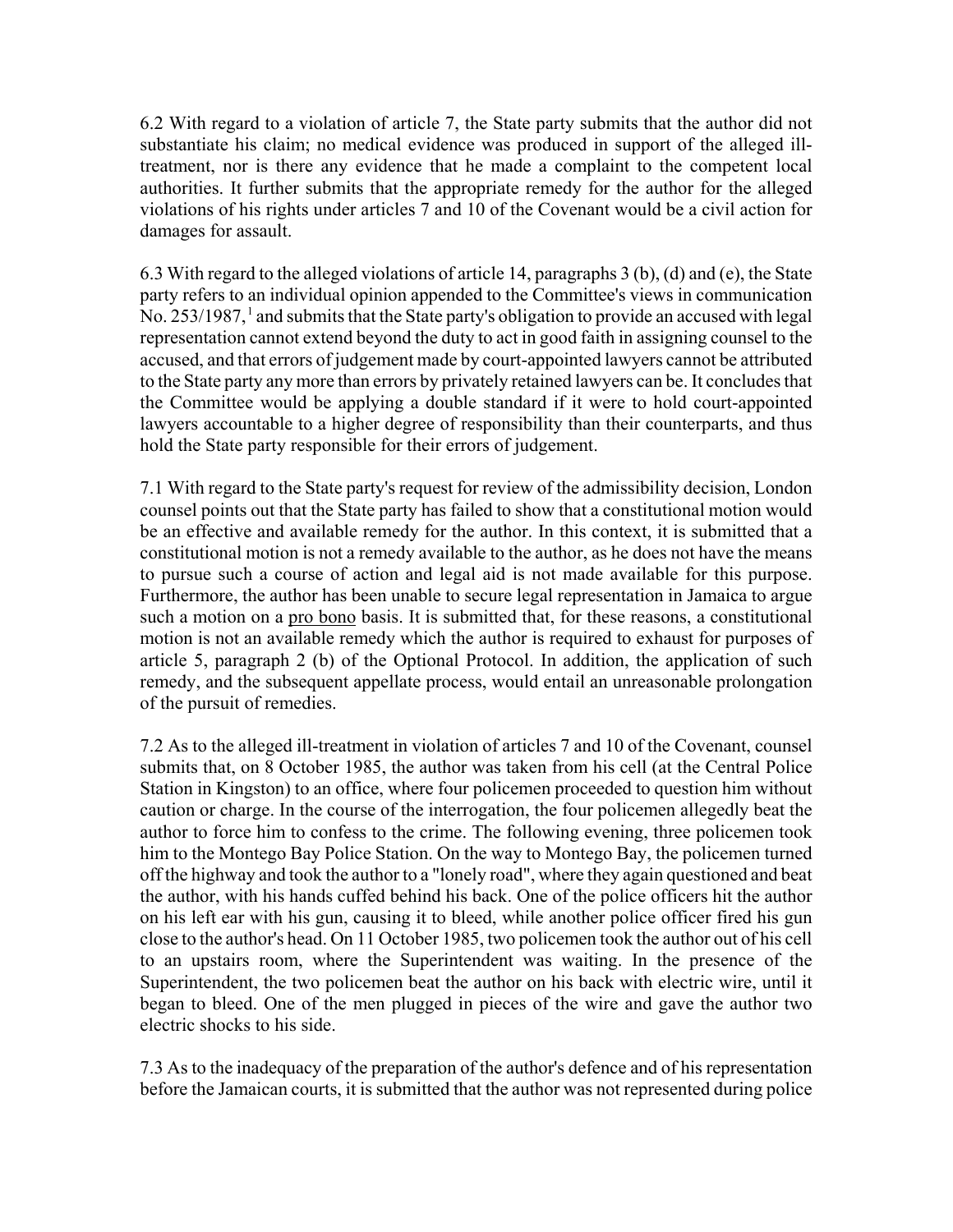interrogation and during the preliminary hearing. In September 1986, he saw the attorney assigned to him for the trial for the first time. She reportedly requested the judge to adjourn the trial, as she needed more time to prepare the defence. The hearing was rescheduled for 3 November 1986. Although upon requesting the adjournment, the attorney promised the author that she would discuss the case with him that evening, she never came to see him. On 3 November 1986, she visited him in the court lockup. During the interview, which lasted for only 40 minutes, she took the first statement from the author; the attorney did not investigate the circumstances of the case prior to the trial nor did she consider the author's alibi defence. The author affirms that during the course of the trial he again met with his attorney, but that she did not carry out his instructions.

7.4 With regard to the attorney's failure to pursue the evidence of the author's girlfriend, counsel forwards an affidavit, dated 4 December 1989, from P.D. and a questionnaire, dated 22 March 1990; P.D. contends that the author was with her during the whole night of 1 to 2 October 1985, and that her mother and one P.M. could have corroborated this evidence. It further appears from her affidavit that, on one of the days of the court hearing, she was informed by the police that her presence was needed, but that she failed to go because she had no money to travel and the police allegedly told her that it had no car available to transport her to the Circuit Court. According to London counsel, the main reason why witnesses were not traced and called was that the legal aid rates were so inadequate that the attorney was not able to make the necessary inquiries and initiate the necessary steps to prepare the author's defence properly.

7.5 As to the conduct of the trial defence itself, it is submitted that the attorney failed properly to challenge the testimony of E.M. and D.S., in particular with regard to their identification of the author, and that she did not make any interventions when counsel for the prosecution put leading questions to the prosecution witnesses.

7.6 With regard to the preparation of the author's defence on appeal, reference is made to the transcript of an annex to the "Privy Council questionnaire for inmate appealing" where the author claims that: "On one occasion D.C. (counsel assigned to him for the purpose of the appeal) came inside the prison and saw about 10 inmates (including myself) and I spoke with him for approximately 20 minutes. During those 20 minutes he asked me if I had any knowledge of the crime and if I have any witness. I also asked him to get my girlfriend in court and he don't". It is submitted that, since D.C. had not represented him at the trial, it was essential for the author to have adequate time to consult with D.C. prior to the hearing of the appeal, and that the amount of time granted for that purpose was wholly inadequate. The above is said to indicate that the author's rights under article 14, paragraph 3 (d) were not respected, since counsel was not of his own choosing.

7.7 With regard to the claim that D.C. abandoned or failed properly to pursue the appeal, reference is made to the written judgement of the Court of Appeal and to a letter, dated 8 February 1988, from D.C. to the Jamaica Council for Human Rights. In his letter, D.C. states that: "I daresay however that the judge's instructions on identification was certainly not the best but the usual safeguards were complied with and on any legal merit I cannot recommend the case for further consideration". According to London counsel, there were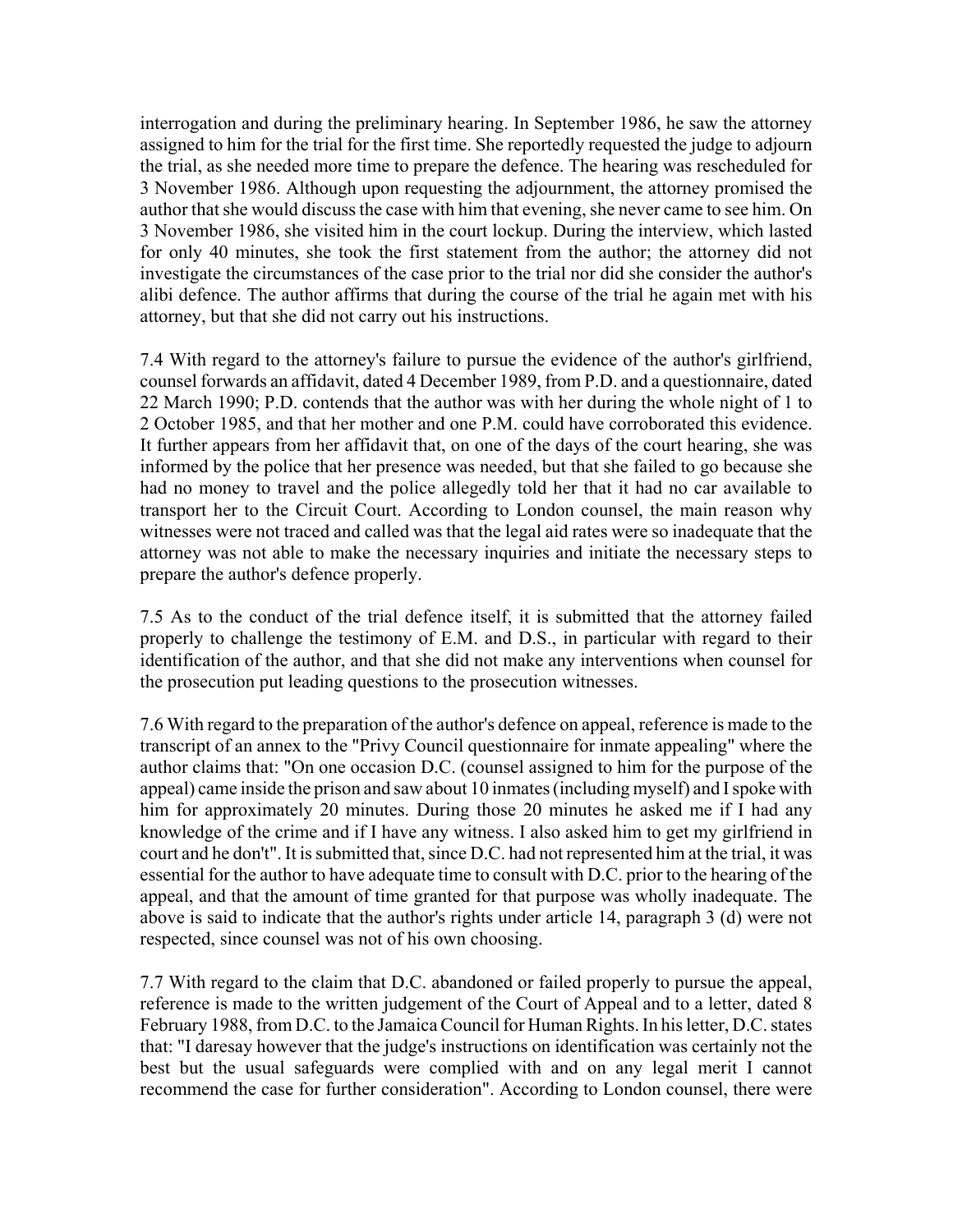several grounds in the case which could have been argued on appeal, such as P.D.'s evidence (had she been called), and the reliability of the identification evidence of E.M. and D.S., especially in light of the fact that the weakness in the latter's identification concerned both defendants. 2

7.8 Further to the above comments, which relate to the claims which were before the Committee when the communication was declared admissible on 20 March 1992, counsel's comments, dated 12 March 1993, contain several new allegations relating to articles 6, 9, paragraphs 1, 2 and 3, 14, paragraphs 1, 2, 3 (c) and 5, and 15 of the Covenant. For the purpose of the present communication, these further claims have been made too late.

### Examination of the merits

8.1 The Committee has taken note of the State party's request that it review its admissibility decision. It reiterates that domestic remedies within the meaning of the Optional Protocol must be both available and effective. The Committee considers that, in the absence of legal aid, a constitutional motion does not, in the circumstances of the instant case, constitute an available remedy, within the meaning of article 5, paragraph 2 (b), of the Optional Protocol, which the author should still exhaust.<sup>3</sup> There is therefore no reason to revise the Committee's earlier decision on admissibility.

8.2 The Committee has considered the communication in the light of all the information made available to it by the parties, as required under article 5, paragraph 1, of the Optional Protocol.

8.3 As to the author's allegation of ill-treatment by the police on 8 and 11 October 1985, the Committee notes from the trial transcript that the police officers allegedly responsible were extensively cross-examined on this issue by the author's attorney both during and after the voire dire proceedings. In the absence of supporting medical evidence, the Committee is unable to find violations of articles 7 and 10 of the Covenant in the case.

8.4 Concerning the author's claims relating to the preparation of his defence and his legal representation on trial, the Committee recalls that the right of an accused person to have adequate time and facilities for the preparation of his defence is an important element of the guarantee of a fair trial and an important aspect of the principle of equality of arms. The determination of what constitutes "adequate time" requires an assessment of the circumstances of each case. The Committee notes that the material before it does not disclose whether either the author or his attorney complained to the trial judge that the time or facilities for the preparation of the defence had been inadequate. Noris there any indication that the author's attorney acted negligently in the conduct of the defence. In this context, the Committee notes that the trial transcript discloses that E.M. and D.S. were thoroughly cross-examined on the issue of identification by the defence. The Committee therefore finds no violations of article 14, paragraphs 3 (b) and (d), in respect of the author's trial.

8.5 The author also contends that he was unable to secure the attendance of witnesses on his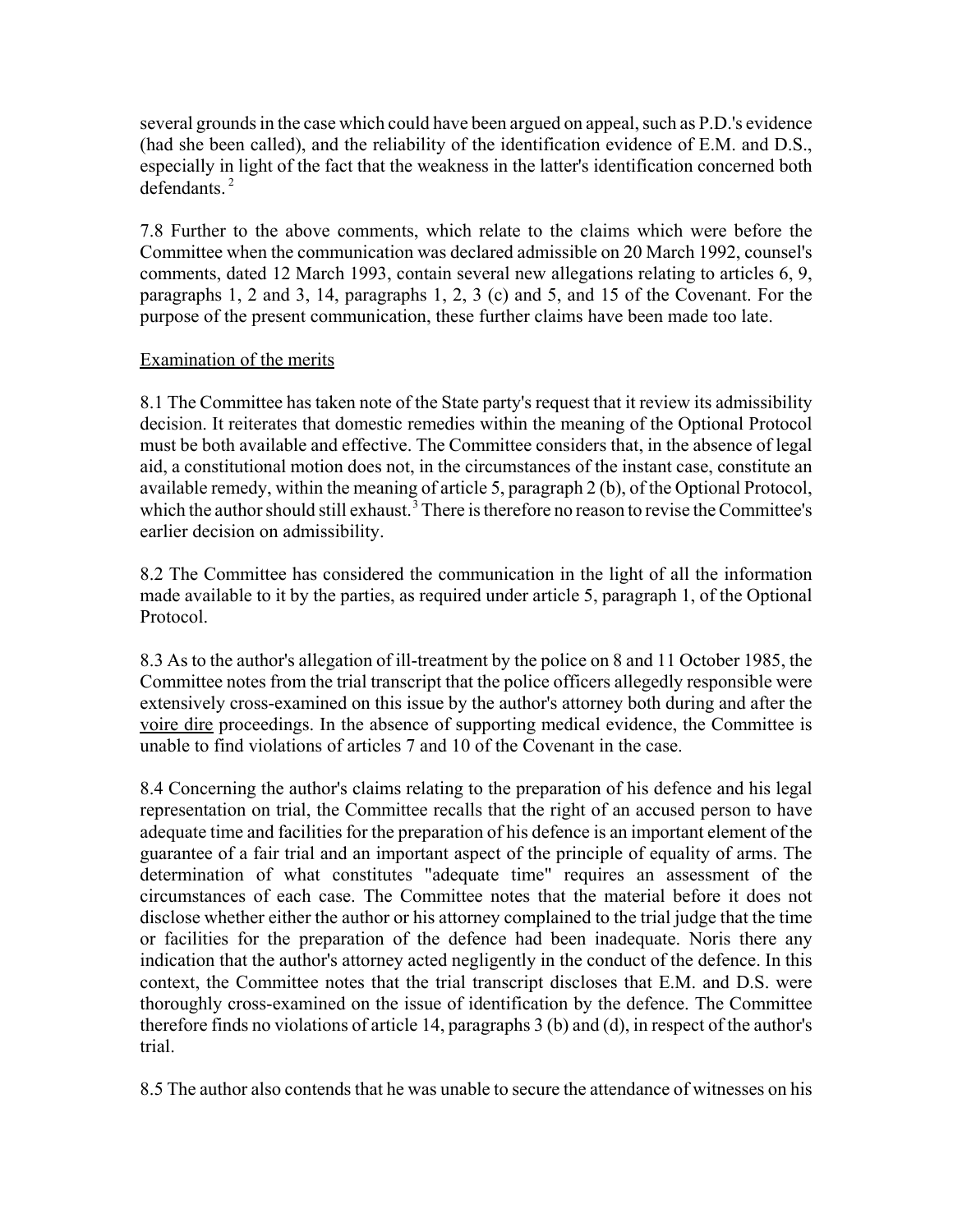behalf, in particular the attendance of his girlfriend, P.D. The Committee notes from the trial transcript that the author's attorney did contact the girlfriend, and, on the second day of the trial, made a request to the judge to have P.D. called to court. The judge then instructed the police to contact this witness, who, as indicated in paragraph 7.4 above, had no means to attend. The Committee is of the opinion that, in the circumstances, and bearing in mind that this is a case involving the death penalty, the judge should have adjourned the trial and issued a subpoena to secure the attendance of P.D. in court. Furthermore, the Committee considers that the police should have made transportation available to her. To the extent that P.D.'s failure to appear in court was attributable to the State party's authorities, the Committee finds that the criminal proceedings against the author were in violation of article 14, paragraphs 1 and 3 (e), of the Covenant.

8.6 The author also claims that the preparation of his defence and his representation before the Court of Appeal were inadequate, and that counsel assigned to him for this purpose was not of his own choosing. The Committee recalls that, while article 14, paragraph 3 (d), does not entitle the accused to choose counsel provided to him free of charge, measures must be taken to ensure that counsel, once assigned, provides effective representation in the interest of justice. This includes consulting with, and informing, the accused if he intends to withdraw an appeal or to argue before the appellate instance that the appeal has no merit.<sup>4</sup> While it is not for the Committee to question counsel's professional judgement that there was no merit in the appeal, it is of the opinion that he should have informed Mr. Grant of his intention not to raise any grounds of appeal, so that Mr. Grant could have considered any other remaining options open to him. In the circumstances, the Committee finds that the author's rights under article 14, paragraphs 3 (b) and (d) were violated in respect of his appeal.

8.7 The Committee is of the opinion that the imposition of a sentence of death upon the conclusion of judicial proceedings in which the provisions of the Covenant have not been respected constitutes, if no further appeal against the sentence is available, a violation of article 6 of the Covenant. In the instant case, while a constitutional motion to the Supreme (Constitutional) Court might in theory still be available, it would not be an available remedy within the meaning of article 5, paragraph 2 (b), of the Optional Protocol, for the reasons indicated in paragraph 8.1 above. As the Committee observed in its General Comment 6 (16), the provision that a sentence of death may be imposed only in accordance with the law and not contrary to the provisions of the Covenant implies that "the procedural guarantees therein prescribed must be observed, including the right to a fair hearing by an independent tribunal, thepresumption of innocence, the minimum guarantees for the defence, and the right to review by a higher tribunal".<sup>5</sup> In the present case, it may be concluded that the final sentence of death was passed without the proceedings having met the requirements of article 14, and that, as a result, the right to life protected by article 6 of the Covenant has been violated.

9. The Human Rights Committee, acting under article 5, paragraph 4, of the Optional Protocol to the International Covenant on Civil and Political Rights, finds that the facts before it disclose violations of articles 6 and 14, paragraphs 1, 3 (b), (d) and (e) of the Covenant.